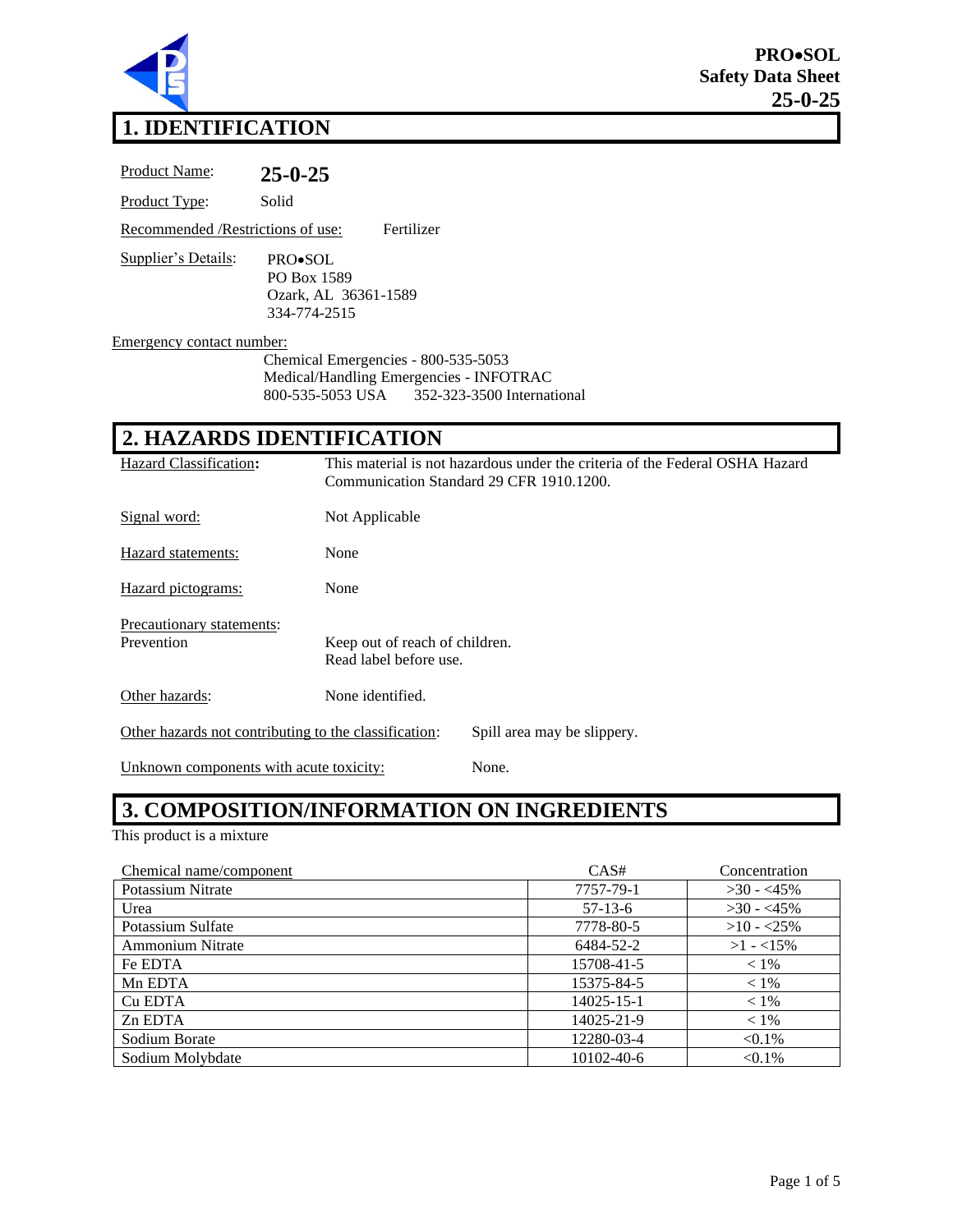

### **4. FIRST-AID MEASURES**

Description of first aid measures:

| Eye Contact --If in eyes:   | Flush with water for 15 minutes. Call a doctor for treatment if irritation persists.                                                                                                                                                           |
|-----------------------------|------------------------------------------------------------------------------------------------------------------------------------------------------------------------------------------------------------------------------------------------|
| Skin Contact - If on skin:  | Wash thoroughly with soap and water. Launder clothing before reuse.                                                                                                                                                                            |
| Inhalation -- If inhaled:   | Remove affected person from source of exposure. Call 911 if breathing is difficult.                                                                                                                                                            |
| Ingestion -- If ingested:   | Do not induce vomiting. Get medical attention. Have the product label with you when                                                                                                                                                            |
|                             | calling a doctor or going for treatment.                                                                                                                                                                                                       |
| $\sim$ $\sim$ $\sim$ $\sim$ | $\cdots$<br>$\mathcal{A}$ , and a set of the set of the set of the set of the set of the set of the set of the set of the set of the set of the set of the set of the set of the set of the set of the set of the set of the set of the set of |

Indication of any immediate medical attention and special treatment needed: No additional information available.

### **5. FIRE-FIGHTING MEASURES**

| Extinguishing media:             |                                                                               |
|----------------------------------|-------------------------------------------------------------------------------|
| Suitable extinguishing media:    | Water fog, foam or spray, dry chemical, carbon dioxide, sand                  |
| Unsuitable extinguishing media:  | None                                                                          |
| Special hazards arising from the | Material is not combustible. Product packaging is not self-ignitable, but may |
| substance or mixture:            | support combustion.                                                           |
|                                  |                                                                               |
| Advice for firefighters:         |                                                                               |
| Firefighting instructions:       | Use extinguishing media appropriate for the surrounding materials.            |
| Protection during                | Wear appropriate protective equipment and self-contained breathing apparatus  |
| firefighting:                    | (SCBA) with a full face-piece operated in positive pressure mode.             |
|                                  |                                                                               |
| Other information:               | Do not allow run-off from fire-fighting to enter drains or water courses.     |

#### **6. ACCIDENTAL RELEASE MEASURES**

Personal precautions, protective equipment, and emergency procedures:

Use protective equipment to prevent contact with skin and eyes or inhalation of dust. Use site specific emergency procedures if product is released. Prevent entry to sewers and public surface waters per site specific containment procedures.

Methods and material for containment and cleaning up:

Use mechanical means. Store material in suitable containers for recycle or disposal. Minimize dust generation.

### **7. HANDLING AND STORAGE**

Precaution for safe handling: Avoid contact with skin and eyes. After handling, wash hands thoroughly with soap and water. Avoid generating and breathing dust. Wash before eating and drinking.

| Safe Storage conditions: | Store in a dry, cool, and well-ventilated area. Protect from weather. |
|--------------------------|-----------------------------------------------------------------------|
| Incompatible materials:  | Strong alkaline or acid compounds.                                    |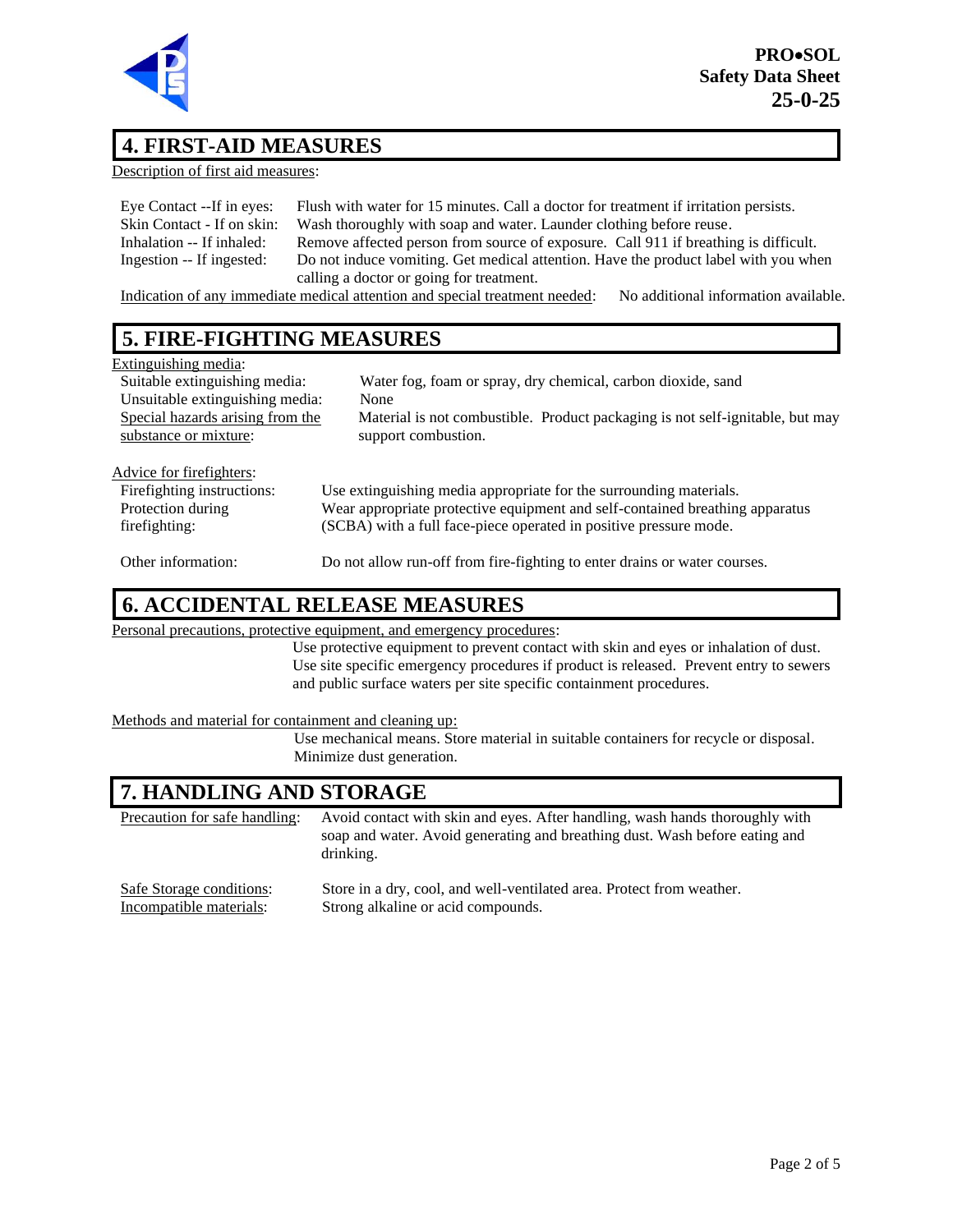

#### **8. EXPOSURE CONTROL/PERSONAL PROTECTION**

| Exposure limits are listed below, if they exist: |                      |                 |                                                          |
|--------------------------------------------------|----------------------|-----------------|----------------------------------------------------------|
| Component                                        | Regulation           | Type of listing | Value/Notation                                           |
| $Dust - inhalable particles$                     | <b>ACGIH</b>         | TWA             | $10 \text{ mg/m}^3$                                      |
| Dust – respirable particles                      | <b>ACGIH</b>         | <b>TWA</b>      | $3 \text{ mg/m}^3$                                       |
| Copper compounds                                 | OSHA / ACGIH / NIOSH | <b>TWA</b>      | $1 \text{ mg/m}^3 / 1 \text{ mg/m}^3 / 1 \text{ mg/m}^3$ |
| Manganese compounds                              | <b>ACGIH / NIOSH</b> | <b>TWA</b>      | $0.02$ mg/m <sup>3</sup> / 1 mg/m <sup>3</sup>           |
| Molybdenum, soluble compounds                    | <b>ACGIH</b>         | <b>TWA</b>      | $0.5 \text{ mg/m}^3$                                     |
| Zinc compounds (dust)                            | <b>ACGIH</b>         | <b>TWA</b>      | $10 \text{ mg/m}^3$                                      |

| Engineering controls:                                                | Use adequate ventilation to prevent exposure.                                                                                                                                              |
|----------------------------------------------------------------------|--------------------------------------------------------------------------------------------------------------------------------------------------------------------------------------------|
| Personal protective measures:                                        |                                                                                                                                                                                            |
| Hand protection:                                                     | Wear suitable protective gloves to prevent direct exposure.                                                                                                                                |
| Eye protection:                                                      | Safety glasses with side shields or tight fitting goggles.                                                                                                                                 |
| Skin and body protection:                                            | Wear long sleeved clothing or other suitable clothing to prevent skin<br>exposure.                                                                                                         |
| Respiratory protection:                                              | Where dust is generated and appropriate engineering controls cannot<br>maintain acceptable levels, use appropriate respiratory protection equipment<br>to prevent inhalation of materials. |
| Special requirements for PPE,<br>protective clothing or respirators: | No specialty PPE requirements beyond those previously identified.                                                                                                                          |

### **9. PHYSICAL AND CHEMICAL PROPERTIES**

| Physical state:               | Solid                           | Vapor pressure:        | NA                       |
|-------------------------------|---------------------------------|------------------------|--------------------------|
| Color:                        | Pale Blue                       | Vapor density:         | NA                       |
| Odor:                         | <b>Odorless</b>                 | Relative density       | $58$ lbs/ft <sup>3</sup> |
| Odor threshold:               | <b>NA</b>                       | Solubility:            | 100% soluble in water    |
| pH:                           | $4.0 - 5.0$ at 5% concentration | Partition coefficient: | <b>NA</b>                |
| Melting point/freezing point: | <b>NA</b>                       | Auto ignition temp:    | <b>NA</b>                |
| Initial boiling point/range:  | <b>NA</b>                       | Decomposition temp:    | <b>NA</b>                |
| Flashpoint:                   | <b>NA</b>                       | Viscosity:             | <b>NA</b>                |
| Evaporation rate:             | <b>NA</b>                       |                        |                          |
| Flammability (solid gas):     | <b>NA</b>                       |                        |                          |
| Upper/lower flammability or   | <b>NA</b>                       |                        |                          |
| explosive limits:             |                                 |                        |                          |

Other information: No additional information.

#### **10. STABILITY AND REACTIVITY**

Reactivity: This product is stable under normal conditions of use, storage and transport.

Chemical stability: This product is stable at ambient temperatures and atmospheric pressures.

Other: Hazardous reactions: None determined. Conditions to avoid: Avoid high temperatures. Prevent contact with moisture or incompatible materials. Incompatible materials: Strong alkaline or acid compounds. Hazardous decomposition products: Metal and sulfur fumes when excessive heat is applied.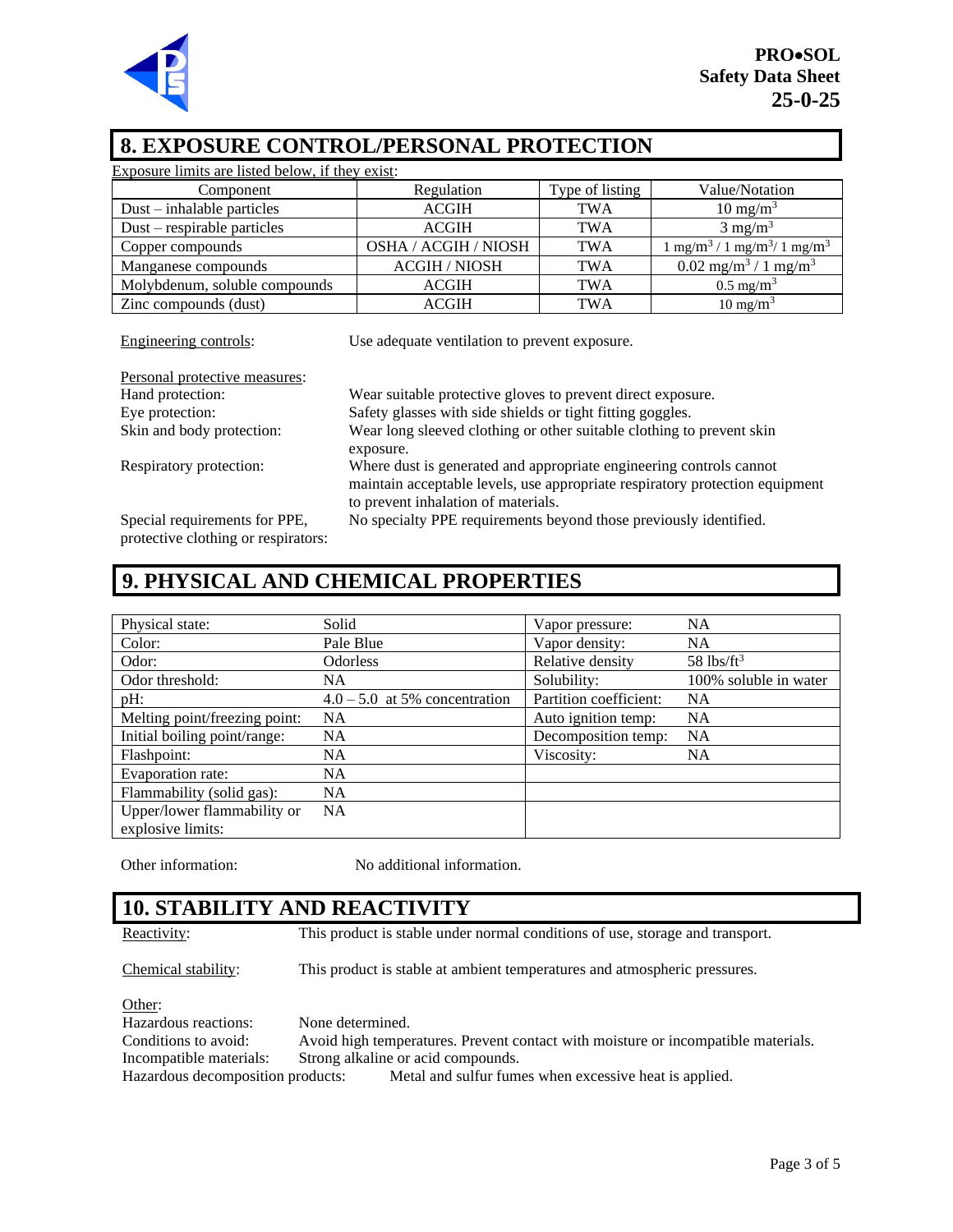**PRO**•**SOL Safety Data Sheet 25-0-25**



#### **11. TOXICOLOGICAL INFORMATION**

| Likely routes of exposure:                                         | Inhalation, Ingestion, Skin contact, Eye contact                                                  |                 |
|--------------------------------------------------------------------|---------------------------------------------------------------------------------------------------|-----------------|
| Symptoms/injuries after inhalation:                                | High concentrations of dust may irritate the throat and<br>respiratory system and cause coughing. |                 |
| Symptoms/injuries after Ingestion:                                 | Mixture components not known to be harmful.                                                       |                 |
| Symptoms/injuries after skin contact:                              | Prolonged contact may cause skin irritation                                                       |                 |
| Symptoms/injuries after eye contact:                               | Dust may cause eye irritation.                                                                    |                 |
| Acute toxicity:                                                    | Mixture based on components' toxicity.                                                            |                 |
| Reproductive toxicity:                                             | No relevant data found.                                                                           |                 |
| Specific Target Organ Toxicity-S E:                                | No relevant data found.                                                                           |                 |
| Specific Target Organ Toxicity-R E:                                | No relevant data found.                                                                           |                 |
| Carcinogenicity:                                                   | Not classified.                                                                                   |                 |
| NTP (National Toxicology Program):                                 |                                                                                                   | Not classified. |
| IARC (International Agency for Research on Cancer):                |                                                                                                   | Not classified. |
| ACGIH (American Conference of Governmental Industrial Hygienists): |                                                                                                   | Not classified. |

#### **12. ECOLOGICAL INFORMATION**

| Toxicity:                      | No testing data available.                                 |
|--------------------------------|------------------------------------------------------------|
| Persistence and degradability: | No data is available on the degradability of this product. |
| Bioaccumulative potential:     | No data is available.                                      |
| Mobility in soil:              | No data is available.                                      |
| Other adverse effects:         | No further relevant information available.                 |

#### **13. DISPOSAL CONSIDERATIONS**

Waste treatment methods: Recommend recycling excess product if at all possible. Avoid sewage and landfill disposal. Place contaminated material in suitable, labeled containers for disposal. See section 8 for exposure control information.

### **14. TRANSPORT INFORMATION**

#### **DOT: Not regulated for transport**

This information is not intended to convey all specific regulatory or operational requirements/information relating to this product. Transportation classifications may vary by container volume and may be influenced by regional or country variations in regulations. It is the responsibility of the transporting organization to follow all applicable laws, regulations and rules relating to the transportation of the material.

## **15. REGULATORY INFORMATION**

**OSHA Hazard Communication Standard**: This product is not a "Hazardous Chemical" as defined by the OSHA Hazard Communication Standard, 29 CFR 1910.1200.

Ingredients listed on TSCA inventory: Yes

CERCLA Section 103 Hazardous Substances: Copper Compounds, Manganese Compounds, Zinc Compounds EPCRA Section 311/312 Hazard Categories: None

EPCRA Section 313 Toxic Release Inventory: Copper Compounds, Manganese Compounds, Zinc Compounds California Proposition 65 (Safe Drinking Water and Toxic Enforcement Act of 1986):

This product contains no listed substances known to the State of California to cause cancer, birth defects or other reproductive harm, at levels which would require a warning under the statute.

Micronutrient Approvals / Registrations: California Department of Food and Agriculture (CDFA):

Company Registration# 11871